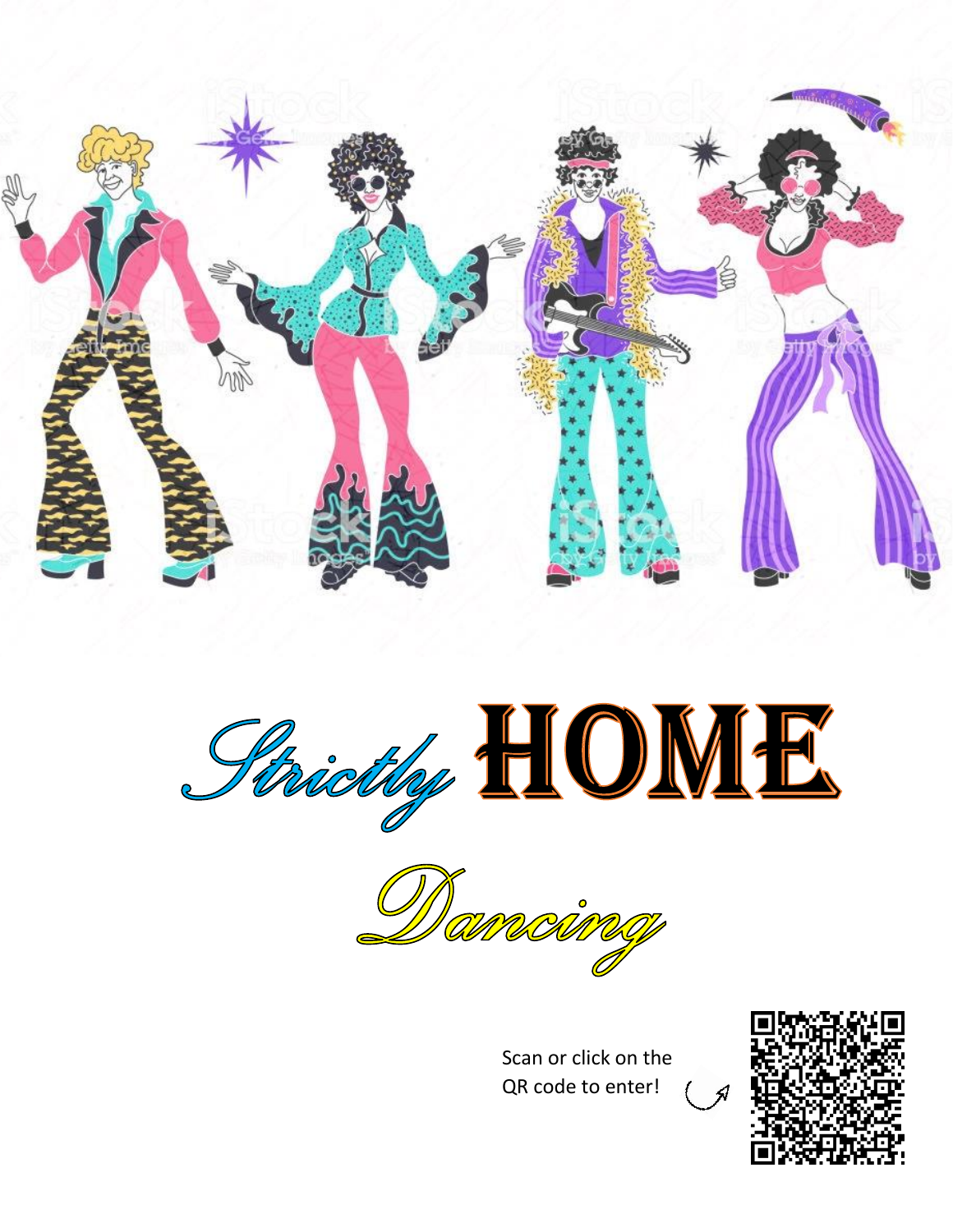# **Introduction**

This is a booklet containing everything you need to know about our "Strictly Home Dancing" virtual event. It contains choreography and a list of the skills that you might consider using in your routine. We are going to time travel through the 20<sup>th</sup> Century and we hope this guide will help you to create a dance routine that reflects the style of a certain decade.

### **Format of the event**

This virtual event allows you to choreograph and perform a dance from a decade from the 20<sup>th</sup> Century. The routine should last up to 45 seconds. Once you have choreographed your routine to perfection, use the QR code on the front of this booklet to enter the event and to let us know where to find your video.

Once all submissions have been received, we will create a montage of the entries.

#### **The Rules**

Please use the music that we have provided for your chosen decade.

Copy the two sets of eight counts of choreography and then choreograph the rest yourself.

Routines should be no longer than 45 seconds.

### **Decades of dance**

We are starting our time travel journey in the 1900's and we will visit every decade from the 50's up until 2000. You may pick which ever decade suits you! You might go for the modern day, or the swinging sixties, or even the disco dancing 70's.

To get you started, check out the videos CGS Outreach have provided on their social media platforms. Watch all of the videos before making your choice. Pick your favourite, learn the first eight counts provided for you to provide the foundation for your routine. In terms of costumes and make-up, be as expressive and creative as you want; these are all factors that will help us visualise and understand your choreographed dance.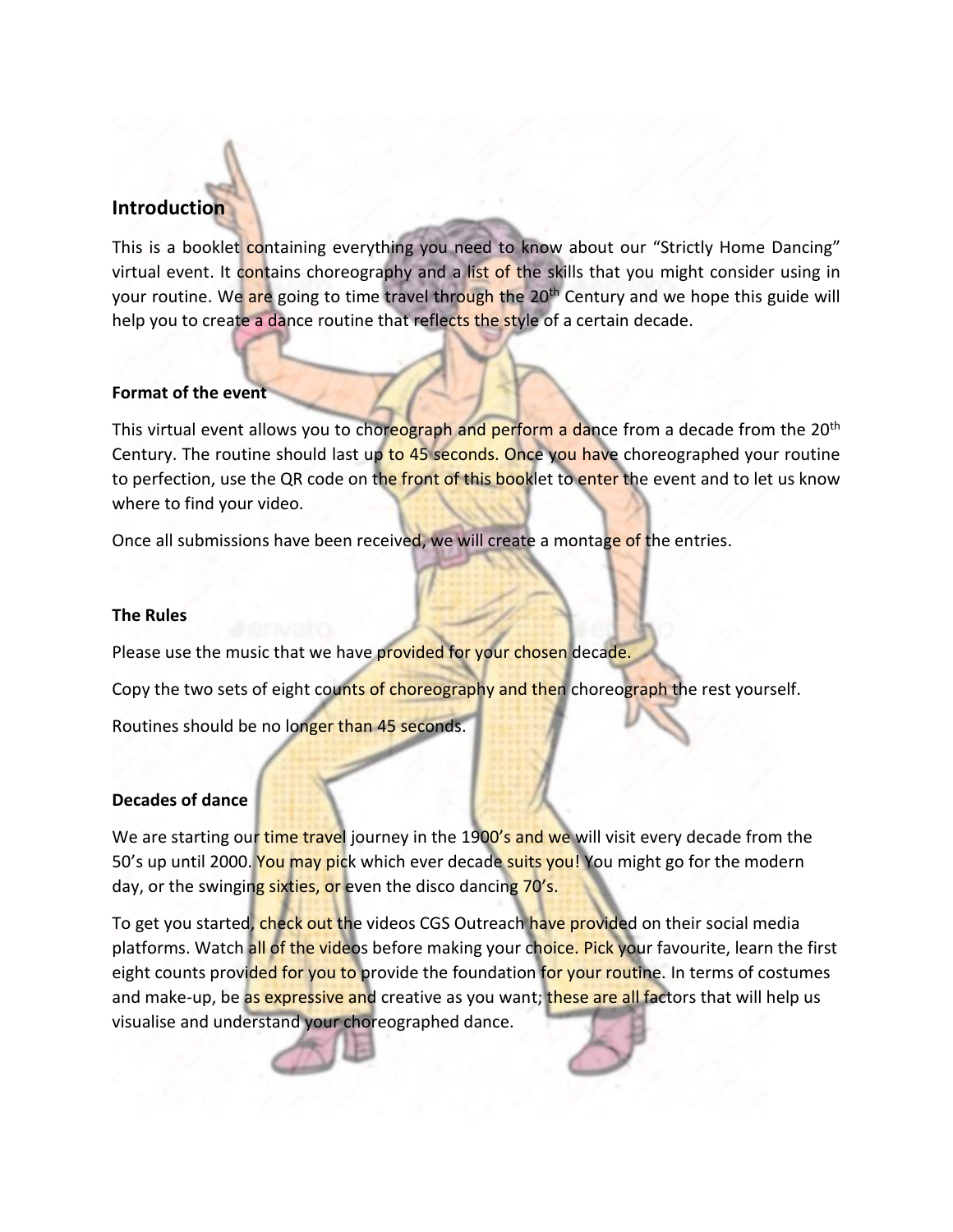The choreography below is the first 16 counts that have been choreographed for you. You must add on to this, creating a routine no longer than 45 seconds. You can find the routines by scanning this code:



**Scan the QR code above or click on the link below to see the starters.**

<https://www.youtube.com/playlist?list=PLAL7AU-QaFEXh5V3zMig1PLAC2tApg5LX>

*Sometimes you have to press control when you click on the links*